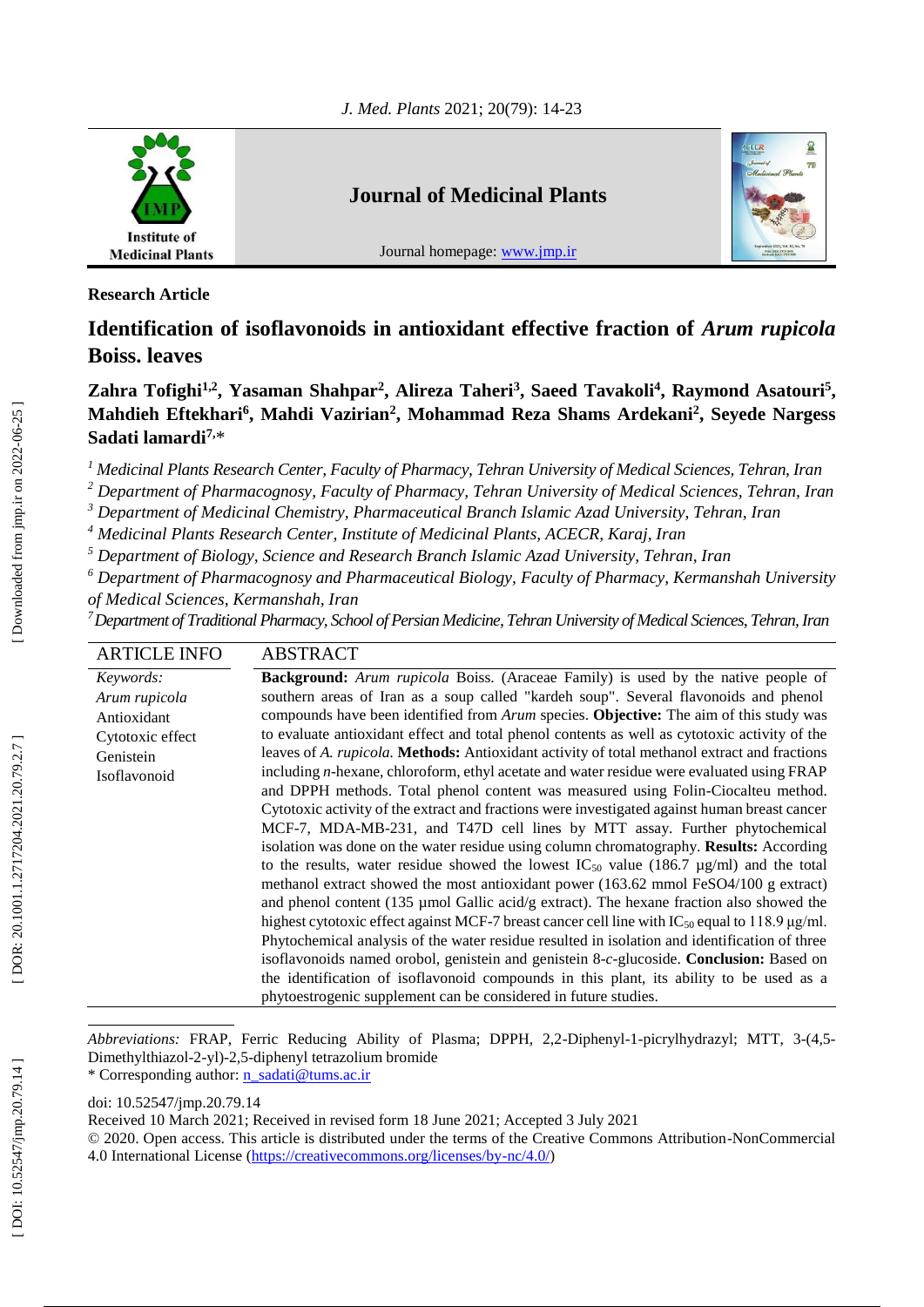#### **1. Introduction**

*Arum* is a genus of flowering plants belonging to family Araceae, represented by 26 species and distributed in Northern Africa, Mediterranean Region, Western Asia, and Europe [1]. Several *Arum* species are growing in Lebanon, Cyprus, Syria and Palestine and consumed in folk medicine for treatment of cancer, cough, hemorrhoids, worms, constipation and urinary tract infections. The fresh leaves of *Arum* used in cooked or roasted form after washing several times with salted water [2]. *Arum rupicola* Boiss (Syn. *Arum conophalloides* Kotschy ex Schott) is used by the native people of southern areas of Iran as a soup called "kardeh soup" [3]. Also in some areas of Turkey the aerial parts of *A. rupicola* with local name of "kahri" were used as a rice -vegetable dish [4]. Various pharmacological effects of *Arum* species have been reported such as antioxidant, and antimicrobial effects [5 -7]

A variety of flavonoids including, vitexin, caffeic acid, luteolin, vicenin and 3,6,8 trimethoxy, 5,7,3',4' -tetrahydroxy flavone [8] and the alkaloid (S) -3,4,5 -trihydroxy -1 H -pyrrol - 2(5H) -one were isolated from *A*. *palaestinum* [9]. Also several flavonoids such as apigenin, luteolin, quercetin, vitexin, isoorientin, esculin, quercetin-3-O-β-glucoside, caffeic acid, and ferulic acid have been identified from *A*. *dioscoridis* [10, 11]. Flavonoids have antioxidant, anti-cancer, anti-allergic, anti antiinflammatory and anti -viral phytochemical compounds [12]. Since several flavonoids and phenolic compounds reported in the genus *Arum,* it can be expected that the aerial parts of the plant contain interesting biological active metabolites. The aim of this study was to evaluate phytochemicals, antioxidant effect and total phenolic contents of the leaves of *Arum rupicola*  collected from southern areas of Iran.

#### **2. Materials and Methods**

#### *2.1. Chemicals*

2,2 -Diphenyl 1 -picrylhydrazyl (DPPH; Fluka, Switzerland); butylatedhydroxylanizole (BHA), methanol, hexane, chloroform, ethyl acetate (Merck, Germany) were purchased. <sup>1</sup>H and <sup>13</sup>C-NMR spectroscopy of compounds A, B and C were performed in DMSO - d <sup>6</sup> on a Bruker Avance DPX 400 spectrometer (Karlsruhe, Germany) [400 MHz, tetramethylsilane (TMS) as internal standard]. Column chromatography (CC) was done by Sephadex LH -20 (lipophilic Sephadex, 25-100  $\mu$ m; Sigma, Dorset, UK) columns.

### *2.2. Plant material*

The leaves of *Arum rupicola* were collected from their growing habitats in Yasuj area, Iran, April 2016. The plant identified by Dr. Farideh Attar. A voucher specimen of the plant (46054 TUH) is deposited in the herbarium of the faculty of Sciences, Tehran University.

## *2.3. Extraction*

The leaves of *A. rupicola* were air dried and grounded in the laboratory, and the obtained powder (1000 g) was extracted five times at room temperature with 80 % methanol for an interval of three days. The aqueous -methanol extract was evaporated under reduced pressure and temperature to obtain a residue of 398.63 g. The total methanol extract was suspended in water and then fractionated using hexane (21.52 g), chloroform  $(3.03 \text{ g})$ , and ethyl acetate  $(1.67 \text{ g})$ according to their polarity also water residue was 160.14 g. The excessive solvents were evaporated with a rotary vacuum evaporator (60 rpm at 40 °C). All extracts were stored at 4 ºC until use.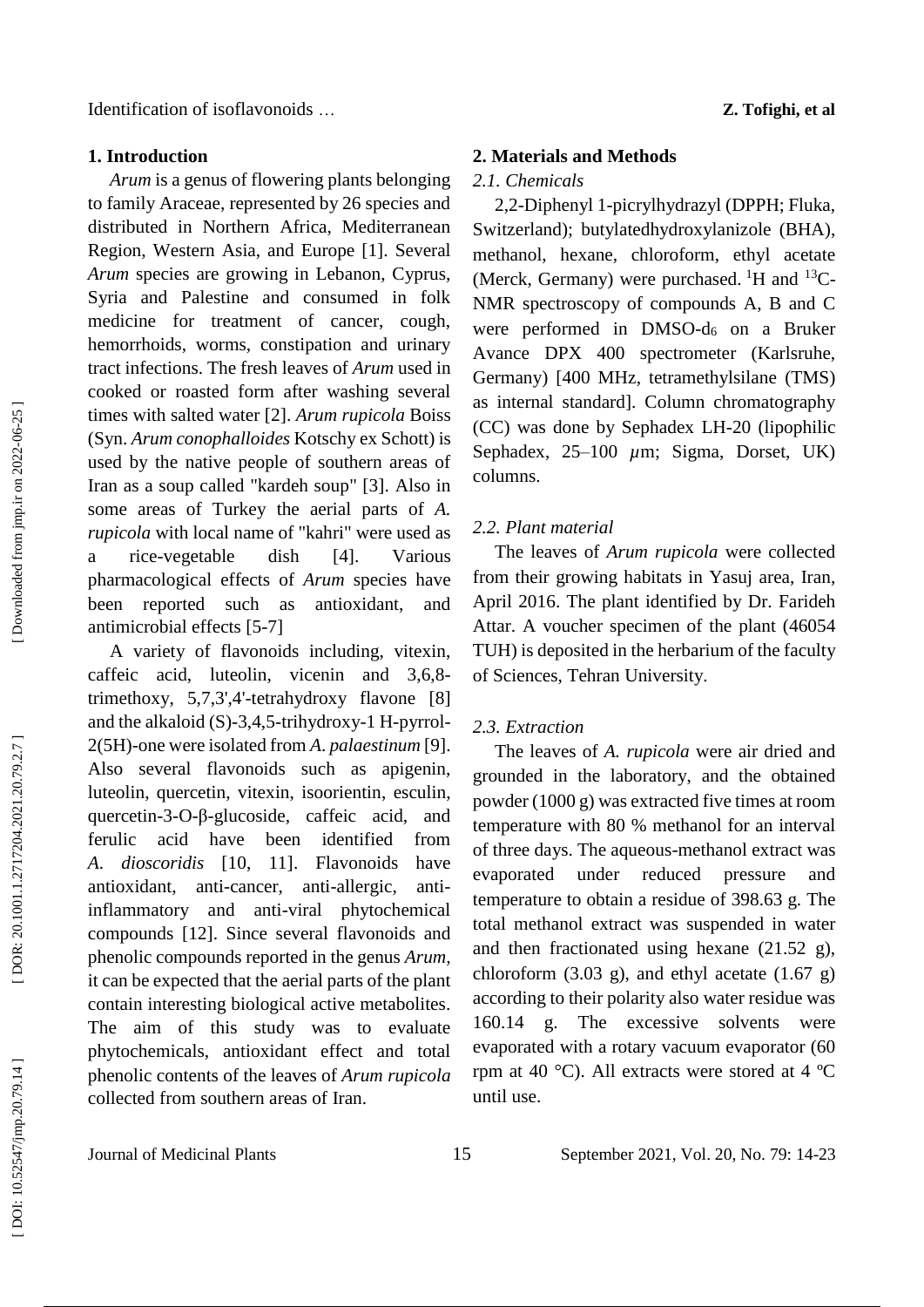## *2.4. Total phenol contents assay*

Total Phenol was determined colorimetrically using Folin -Ciocalteu reagent as described by Velioglu et al. 1998 and according to previous study [13]. The experiments were repeated three times . The phenol content calibration curves were plotted by measuring the absorption of certain concentraitions (25 -150 mg/L) of gallic acid as a standard and the results were expressed as milligrams of gallic acid equivalents (GAE) per gram of dry matter (total extracts and fractions) as means  $\pm$  SEM [13].

### *2.5. Antioxidant determination of DPPH assay*

The total methanol extract was evaluated for its free radical scavenging activities using 2,2 diphenyl - 1 -picryl -hydrazyl (DPPH) method according to Brand Williams et al. (1995) [14]. Different concentrations (25, 50, 100 μg/ml) of sample solutions (1 m l) in methanol were added to DPPH methanol solution (2 ml, 40 μg/m l). Butylated hydroxyanisole (BHA) (100 μg/ml) was used as positive control. After 30 min, the absorbance was measured at 517 nm. All tests were carried out in triple replicate. Percentage of radical scavenging activity of sample was calculated according to the following equation: Inhibition % =  $[(A0–As)/A0] \times 100$  that A0 is the absorbance of the control and as is the absorbance of the sample. Half maximal inhibitory concentration  $(IC_{50})$  value (indicate the concentration of the sample (mg/m l), required to scavenge 50 % of DPPH) was calculated from the plotted graph of scavenging activity versus the concentration of extract, using linear regression analysis.

## *2.6. FRAP assay*

Ferric reducing antioxidant power assay is based on reduction of a ferric -tripyridyl triazine complex to its ferrous colored form in the

presence of antioxidants and was performed according to previous studies [15].

#### *2.7. Cell culture*

Human breast cancer cell lines including MCF -7 (human breast cancer cell line with estrogen, progesterone and glucocorticoid receptors), T47D (breast ductal carcinoma), and MDA -MB -231 (human breast adenocarcinoma), were supplied from the National Cell Bank of Iran Pasteur Institute, Tehran, Iran. Cancer cell lines were developed in RPMI -1640 medium accompanied with 10 % heat -inactivated fetal calf serum, 100 μg/ml streptomycin and 100 U/ml penicillin at  $37 \degree$ C in a humidified atmosphere with 5 % CO 2 .

#### *2.8. Determination of cell viability by MTT assay*

The in -vitro cytotoxic activity of all samples were assessed against three human breast cancer cell lines including MCF-7, T47D, and MDA-MB - 231 cell lines using MTT colorimetric assay according to previous work [16].

Concisely, the concentration of 50, 100, 200, 400 and 500 μg/ml from all samples were prepared for each cell line. At first, samples were dissolved in DMSO (Dimethyl Sulfoxide) and further diluted with cell culture medium. The final DMSO concentration used was 0.1 % of total volume of the medium in all treatments, including the control group. In each plate, there were three control wells (cells without test extracts) and three blank wells (the medium with 0.1 % DMSO) for cell viability. Etoposide was used as a positive control for cytotoxicity. The plates were incubated for 72 h. At the end of the incubation period, the medium was removed and 200 μl phenol red free medium containing MTT (1 mg/ml), was added to wells, and followed by 4 h incubation. After incubation, the culture medium was then exchanged with 100 μl of

1, Vol. 20, No. 79: 14-23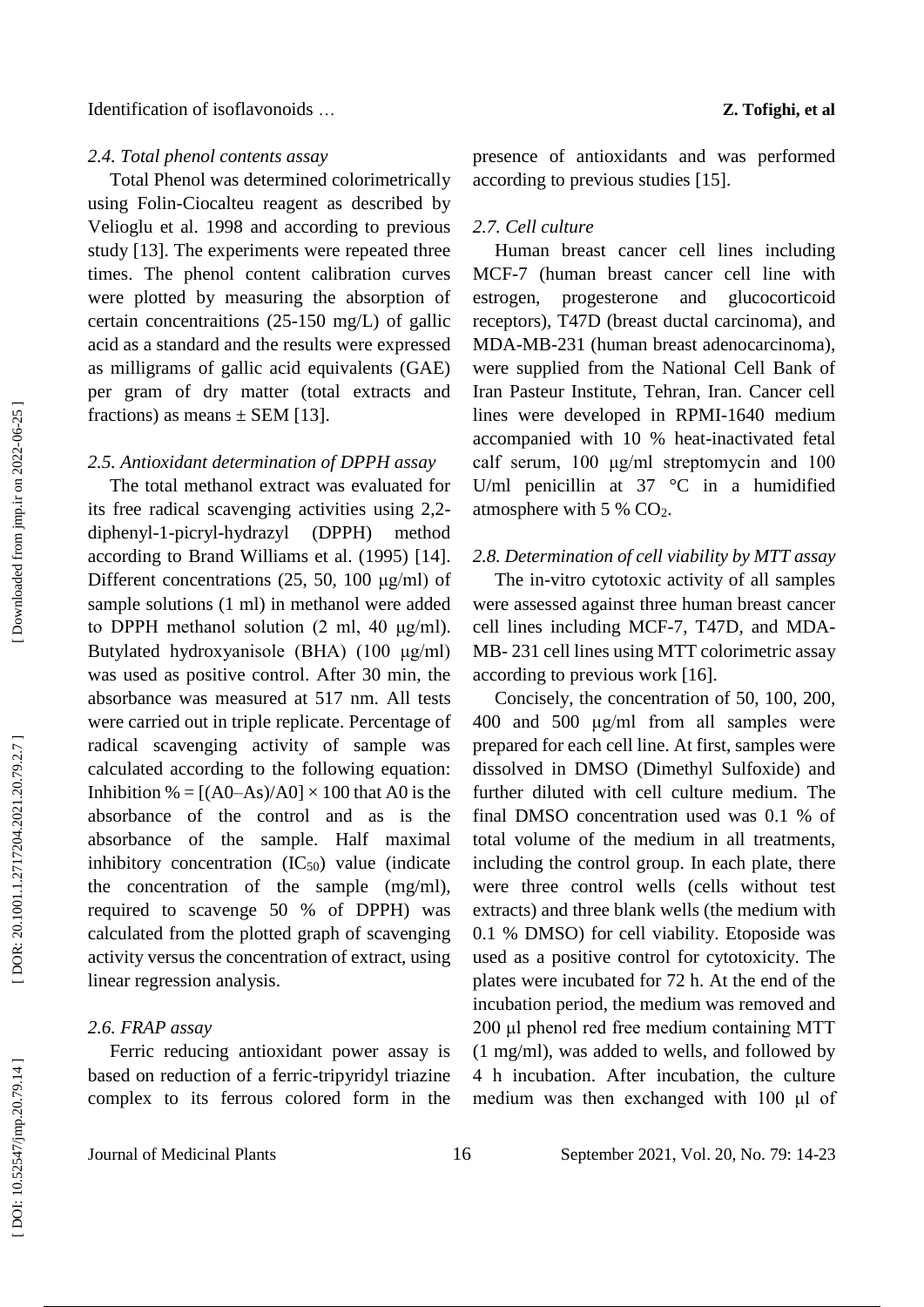Identification of isoflavonoids …

DMSO and the absorbance of each well was measured by using a micro plate reader at 492 nm. For each sample, the concentration causing 50 % cell growth inhibition  $(IC_{50})$  compared with the control was calculated from concentration response curves by regression analysis [16].

# *2. 9. Purification and isolation of flavonoid compounds*

In order to identify the main compounds in the plant, water residue was selected for purification due to proper weight and antioxidant effects. Fifteen grams of the water residue were loaded on a Sephadex LH-20  $(25 \times 5 \text{ cm})$  column and eluted with aqueous methanol (80 %). Fractions with a volume of 30 ml were collected from this column. The obtained fractions were compared using TLC method and the same fractions were combined. To gain more weight for each fraction, this step was performed several times, each time with about 5 g of water residue, and the same fractions were combined to afford 4 fractions. Compound **B** was isolated from the second column and for the final purification, Sephadex LH-20 column  $(80 \times 1 \text{ cm})$  was used. The weight of compound  $\bf{B}$  was about 20 mg. The  $R_f$  of compound **B** with the solvent system of formic acid/ acetic acid/water/ethyl acetate  $(11/11/26/100)$  on TLC sillicagel 60 F<sub>254</sub> was about 0.7.

To separate compound **A**, the fractions No. 24 -27 of the first column, the fractions 20 -23 of the second column and the fractions 31 -34 of the third column were combined, and first was loaded on the Sephadex LH-20  $(70 \times 2 \text{ cm})$ column and washed with aqueous methanol (80 %). Then, the fraction No. 17 -24 of this column was dried and for final purification, it was loaded on a Sephadex LH-20  $(80 \times 1 \text{ cm})$  column eluted with methanol (100 %) to afford compound **A** (30 mg). The Rf of compound **A** with the solvent **Z . Tofighi, et al**

system of formic acid/ acetic acid/water/ethyl acetate (11/11/26/100) on TLC sillicagel 60  $F_{254}$ was about 0.8. To separate compound **C**, the fractions No. 35 -37 of the first column, the fractions 28 -33 of the second column and the fractions 37 -39 of the third column were merged, and then was loaded twice on a Sephadex LH -20  $(80\times1$  cm) column eluted with methanol  $(100\%)$ to afford compound  $C$  (3 mg). The  $R_f$  of compound **C** with the solvent system of formic acid/ acetic acid/water/ethyl acetate  $(11/11/26/100)$  on TLC sillicagel 60 F<sub>254</sub> was about 0.6.

## *2.1 0. Chemical analysis*

<sup>1</sup>H and <sup>13</sup>C-NMR spectroscopy of compounds **A, B** and **C** were recorded on a Brucker Avance 500 DRX (500 MHz) spectrometer. Chemical shifts are given in (ppm) DMSO using TMS as internal standard. Column chromatography (CC) was performed using Sephadex  $LH-20$ (lipophilic Sephadex, 25 –100 Sigma, Dorset, UK) columns.

**Compound A (Orobol):**  $C_{15}H_{10}O_6$ . <sup>1</sup>H-NMR  $(400 \text{ MHz}, \text{ DMSO-d}_6): \delta = 8.47 \text{ (1H, s, H-2)},$ 7.34 (2H, *m*, H -5',6'), 6.83 (1H, *d*, *J* = 7.6 Hz, H - 2'), 6.54 (1H, *s*, H -8), 6.37 (1H, *s*, H -6)

**Compound B (Genistein):**  $C_{15}H_{10}O_5$ . <sup>1</sup>H-NMR (400 MHz, DMSO-d<sub>6</sub>):  $\delta$  =8.07 (1H, s, H-2), 7.77 (2H, *d*, *J* = 7.2 Hz, H -2', 6'), 6.8 (2H, *d*, *J* = 7.2 Hz, H -3', 5'), 6.57 (1H, *s*, H -8), 6.46 (1H, *s*, H -6)

**Compound C (Genistein 8 -** *C* **-glucoside):**   $C_{21}H_{21}O_{10}$ . UV (MeOH, λ<sub>max</sub>, nm):265. <sup>1</sup>H-NMR  $(400 \text{ MHz}, \text{DMSO-d}_6): \delta = 8.00 \ (1H, s, H-2), 7.93$ (2H, *d*, *J*= 7.2 Hz, H -2',6'), 6.88 (2H, *d*, *J*= 7.2 Hz, H -3',5'), 6.59 (1H, *s*, H -6), 4.18 (1H, *d*, *J*=10  $Hz$ ,  $H-1"$ 

Journal of Medicinal Plants 17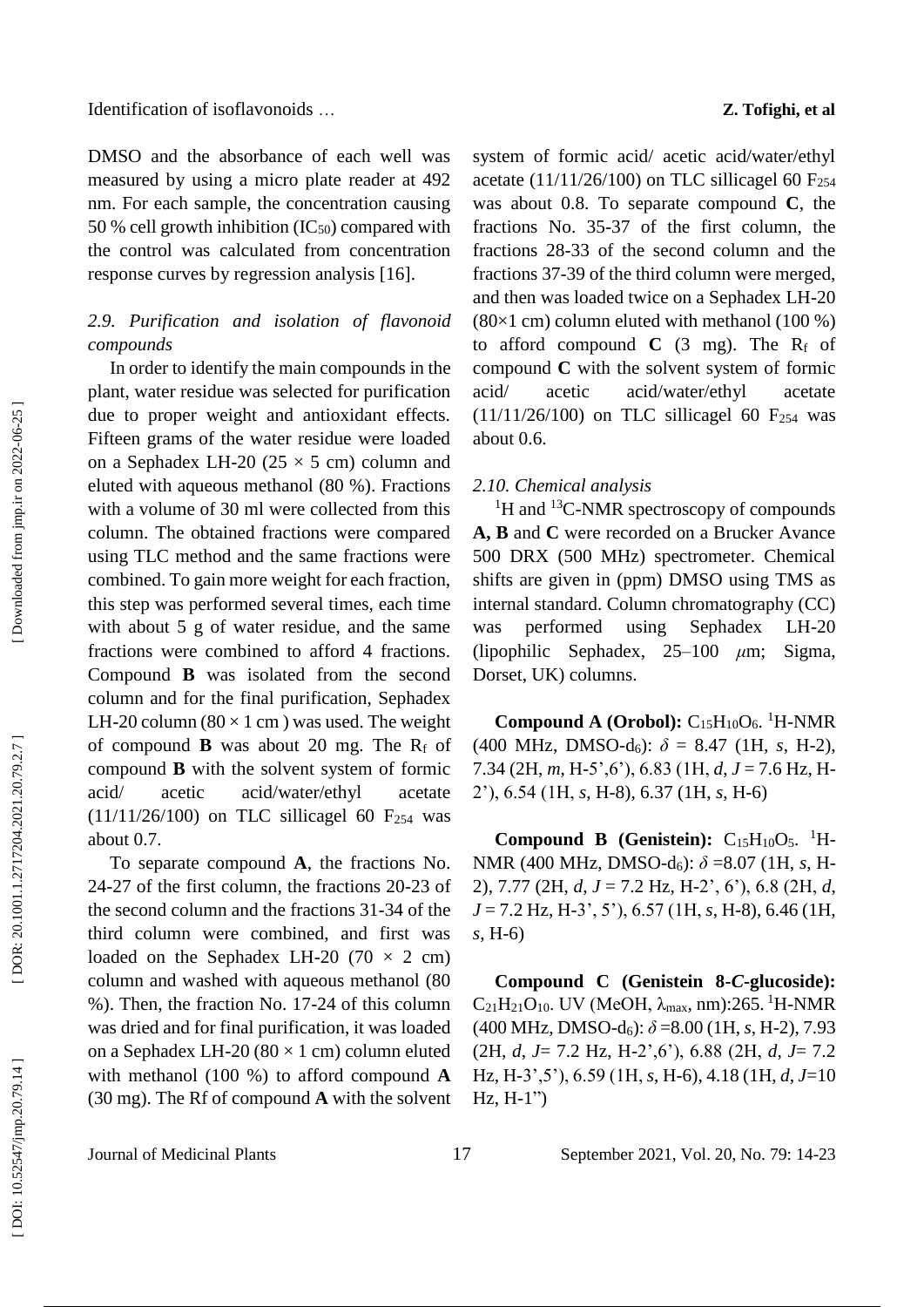#### *2.1 1. Statistical analyses*

The values were reported as mean  $\pm$  SD by SPSS and Excel 2010.

## **3. Results**

## *3.1. DPPH radical scavenging activity*

Free radical scavenging effects of total extract and different fractions from *Arum rupicola*  leaves were assessed with 2, 2-diphenyl-1-picrylhydrazyl (DPPH). IC<sub>50</sub> values were displayed in Table 1.

### *3.2. FRAP assay*

Results o f antioxidant effects of different fractions of the leaves extract using FRAP, are reported based on mmol Fe II/ 100 g of extract or

fraction. Ferric reducing antioxidant power of the extracts calculated using the calibration curve and regression equation of ferrous sulfate  $(R^2 =$ 0.996,  $y = 0.0008x - 0.015$ . According to table 1, it was presented that antioxidant property of 100 grams of hexane, chloroform, ethyl acetate, and water residue as well as total methanol extract, had antioxidant activity equivalent to 140.17  $\pm$ 4.03,  $140.02 \pm 4.37$ ,  $110.01 \pm 3.9$ ,  $108.64 \pm 4.07$ and 163.62 milimol FeSO <sup>4</sup>, respectively.

#### *3.3. Total phenol content*

Total phenol content (umol of GAE/g of sample) as represented in table 2 varied from 116.55 to 135.00 µmol of GAE/g sample using the standard curve of gallic acid ( $R^2 = 0.9919$ , y  $= 0.0067x - 0.0194$ .

**Table 1.** DPPH radical scavenging activity (IC<sub>50</sub> values), total phenolic content (TPC) and antioxidant power (mmol Fe/100 g sample) of different fractions from *Arum rupicola* leaves.

| <b>Sample</b>          | $IC_{50} (\mu g/ml)^a$ | TPC (µmol Gallic acid/g sample) | Antioxidant power (mmol<br>$Fe/100$ g sample) |
|------------------------|------------------------|---------------------------------|-----------------------------------------------|
| Hexane fraction        | $481.5 \pm 2.26^a$     | $120.6 \pm 12.04$               | $140.17 \pm 4.03$                             |
| Chloroform fraction    | $637.8 + 11.3$         | $133.2 \pm 13.5$                | $140.02 \pm 4.37$                             |
| Ethyl acetate fraction | $441.2 \pm 4.77$       | $122.4 \pm 12.38$               | $110.01 \pm 3.9$                              |
| Water residue          | $186.7 \pm 5.8$        | $116.5 \pm 9.7$                 | $108.64 \pm 4.07$                             |
| Total methanol extract | $467.3 \pm 2.19$       | $135 \pm 11.8$                  | $163.62 \pm 4.42$                             |
| <b>BHA</b>             | $7.9 \pm 0.06$         | -                               |                                               |
| Vitamin A              | $14.2 + 1.23$          | -                               |                                               |

 $^{\text{a}}$  IC<sub>50</sub> values represent an average of three independent experiments (mean  $\pm$  SD); BHA: Butylated hydroxyanisole.

### *3.4. In vitro cytotoxic assay*

The cytotoxicity analysis of total methanolic extract, hexane, chloroform, ethyl acetate and water residue in breast cancer cell lines including MCF -7, MDA -MB, and T47D cell line was performed and the results were shown in Table 2.

Results showed that in MCF -7 cell line, hexane, chloroform fractions and total methanol extract showed cytotoxicity with  $IC_{50}$  equal to

 $118.9 \pm 0.38$ ,  $258.5 \pm 0.25$ ,  $392.7 \pm 0.25$   $\mu$ g/ml, respectively. In this cell line, etoposide showed cytotoxicity with IC<sub>50</sub> of  $18.53 \pm 0.24$  µg/ml.

In the MDA -MB -231 cell line, hexane, chloroform fractions and total methanol extract have shown cytotoxicity with IC<sub>50</sub> of 137.2  $\pm$ 0.22, 239.8  $\pm$  0.12, 357.3  $\pm$  0.11 μg/ml, respectively. Etoposide also showed cytotoxicity with IC<sub>50</sub> of  $19.9 \pm 0.006$   $\mu$ g/ml.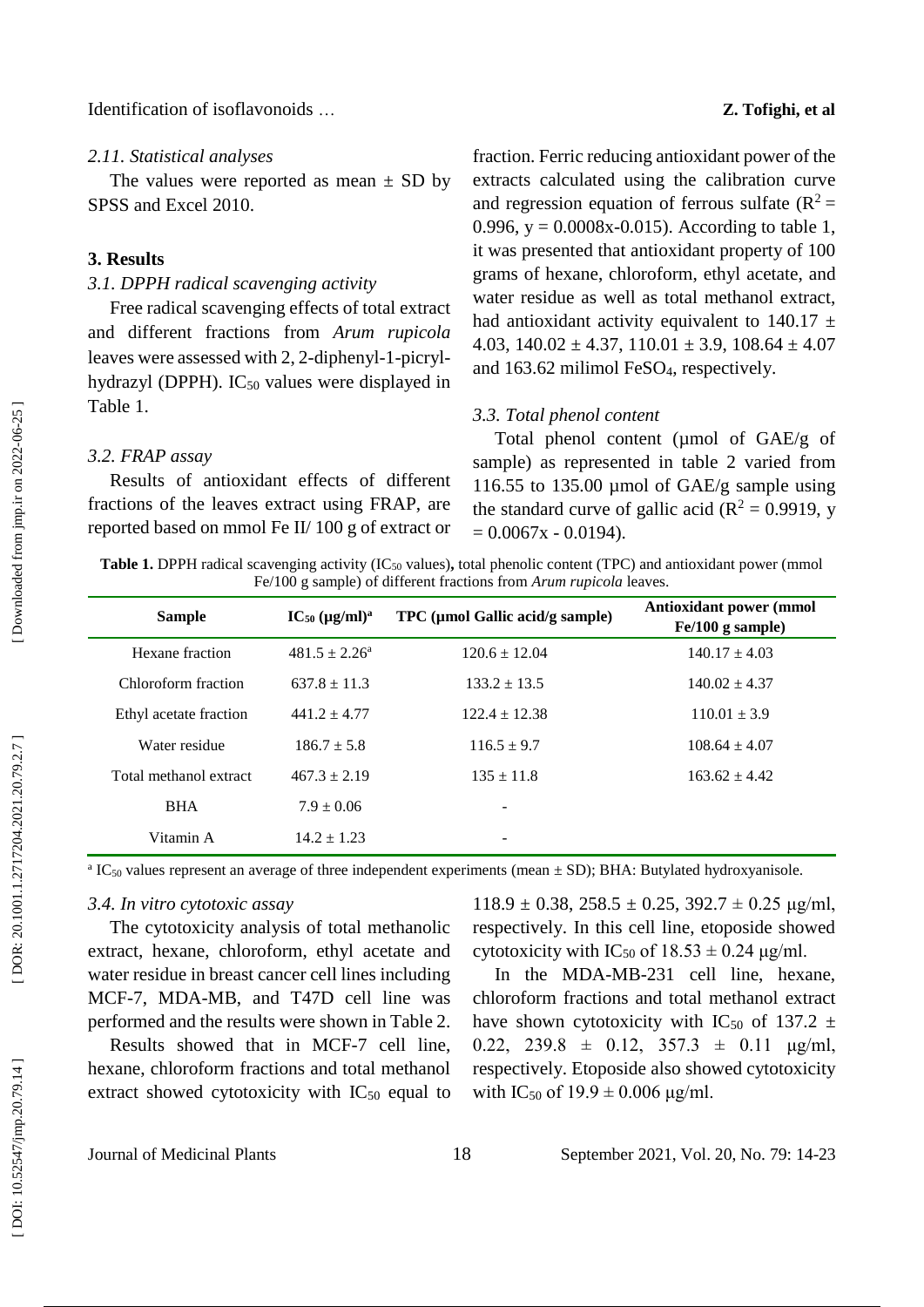Identification of isoflavonoids …

#### **Z . Tofighi, et al**

In the T47D cell line, the fractions of chloroform, hexane, and total methanol extract as well as water residue showed cytotoxicity with IC<sub>50</sub> of  $113.8 \pm 1.25$ ,  $122.8 \pm 0.2$ ,  $249.08 \pm 0.14$ ,  $399.3 \pm 0.6 \,\mu\text{g/ml}$ , respectively. In this cell line, etoposide showed cytotoxicity with  $IC_{50}$  of  $23.3 \pm 0.096$  μg/ml.

#### *3.5. Isolation of isoflavonoid compounds*

Isolated compounds **A, B,** and **C** from the methanolic fraction of the total methanolic extract of leaves of *Arum rupicola* were identified by comparison of their NMR  $(^1H-$  & <sup>13</sup>C-NMR) with those reported in the literatures [17 -19]. Compounds **A, B** and **C** (Fig. 1) were identified as Orobol, Genistein and Genistein 8 - C -glucoside, respectively.

| <b>Table 2.</b> In vitro cytotoxic activity (IC <sub>50</sub> , $\mu$ g/ml) of total extract and fractions of <i>Arum rupicola</i> leaves against cancer |
|----------------------------------------------------------------------------------------------------------------------------------------------------------|
| and normal cell lines                                                                                                                                    |

| <b>Sample</b>          | $IC_{50} (\mu g/ml)^a$<br>$MCF-7$ | $IC_{50}(\mu g/ml)$<br><b>MDA-MB-231</b> | $IC_{50} (\mu g/ml)$<br><b>T-47D</b> |
|------------------------|-----------------------------------|------------------------------------------|--------------------------------------|
| Total methanol extract | $392.7 \pm 0.25$                  | $357.3 \pm 0.11$                         | $249.08 \pm 0.14$                    |
| Hexane fraction        | $118.9 \pm 0.38$                  | $137.2 \pm 0.22$                         | $122.8 \pm 0.2$                      |
| Chloroform fraction    | $258.5 \pm 0.25$                  | $239.8 \pm 0.12$                         | $113.8 \pm 1.25$                     |
| Ethyl acetate fraction | > 500                             | > 500                                    | > 500                                |
| Water residue          | > 500                             | > 500                                    | $399.3 \pm 0.6$                      |
| Etoposide              | $18.53 \pm 0.24$                  | $19.9 \pm 0.006$                         | $23.3 \pm 0.096$                     |

<sup>a</sup> IC<sub>50</sub> values represent an average of three independent experiments (mean  $\pm$  SD).



**Fig. 1.** Chemical structure of isoflavonos isolated from Arum rupicola leaves. A: Orobol, B: Genistein, and C: Genistein 8-C-glucoside

## **4. Discussion**

Various flavonoids and phenolic compounds have been identified and reported in different species of *Arum* [20, 21], but no phytochemical studies have been performed on *A. rupicola*. In this study, antioxidant effects, cytotoxicity as well as purification and identification of secondary metabolites of *A. rupicola* leaves were investigated using different chromatographic and spectroscopic methods.

According to the results, methanolic fraction showed higher radical scavenging effect and the total methanol extract of the plant exhibited higher antioxidant power and total phenol content than other fractions. In a study, antioxidant and antitumor activities of the

Journal of Medicinal Plants 19

1, Vol. 20, No. 79: 14-23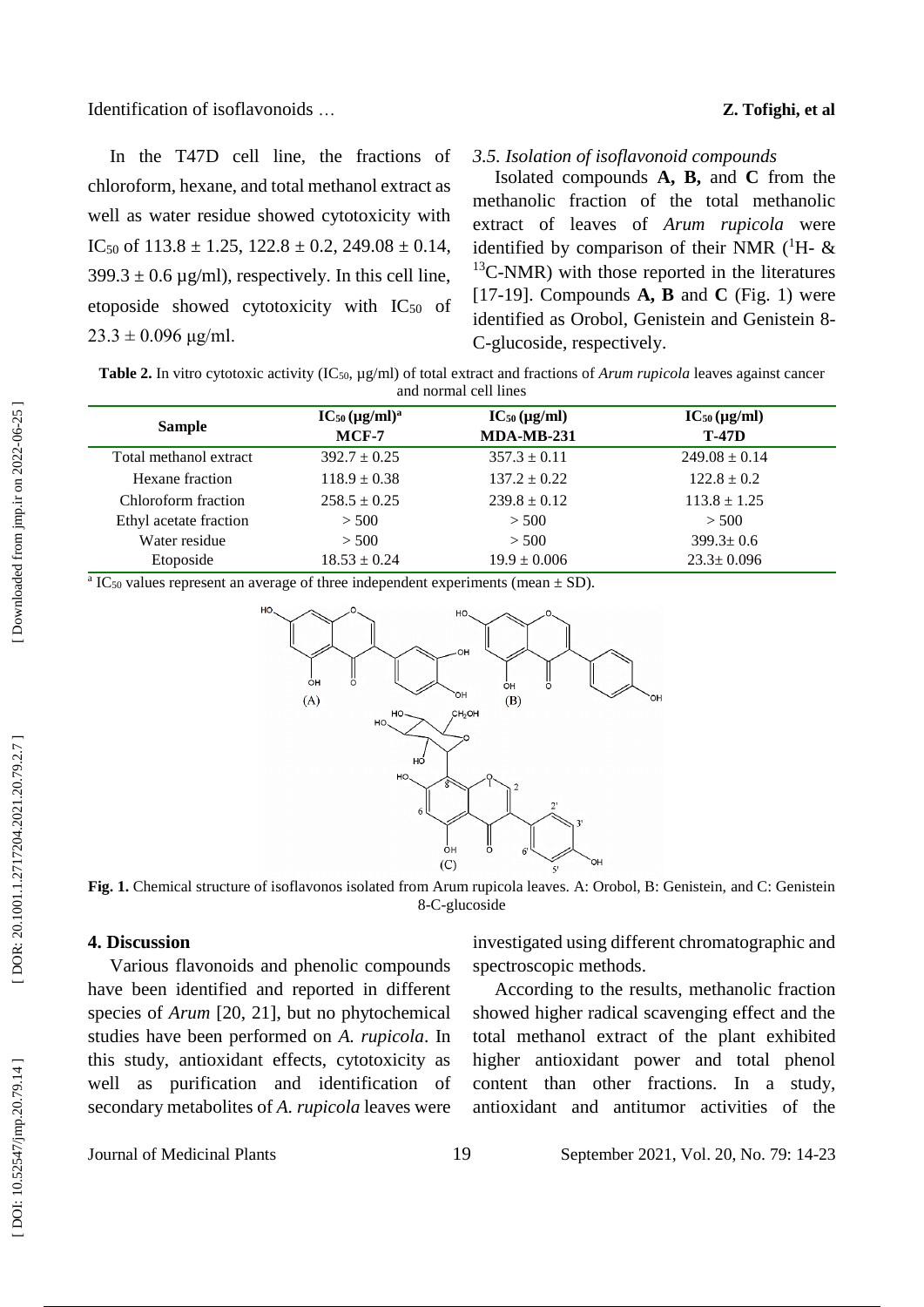ethanol extracts from different parts of six plants growing in Palestine, including *A. palaestinum* were evaluated and concluded that the studied plants showed different antioxidant abilities which were strongly associated with their phenolic contents [22] .

The results of cytotoxicity study of plant samples on breast cancer cell lines showed that hexane fraction due to more toxicity in breast cancer cell lines could be considered for future studies. One study reported *in vitro* cytotoxic activity of different fractions and four [flavonoid](https://www.sciencedirect.com/topics/biochemistry-genetics-and-molecular-biology/flavonoid) compounds isolated (luteolin, chrysoeriol, isoorientin, isovitexin) from the diethyl ether and ethyl acetate fraction of *[Arum](https://www.sciencedirect.com/topics/biochemistry-genetics-and-molecular-biology/arum) palaestinum* extract were investigated against four human carcinoma cell lines, epidermal carcinoma of larynx (Hep2), cervix (HeLa), liver (HepG2) and breast (MCF -7). Results showed that the fractionated extract and the isolated compounds showed significant antitumor activity against the four cell lines [1].

Phytochemical study of water residue of *A. rupicola*, using chromatographic methods, led to the isolation and identification of three isoflavonoid compounds, Orobol, Genistein and Genistein 8 - C -glucoside. This is the first report on the occurrence of isoflavonoids in the genus *Arum*. Isoflavones, coumestans, stilbenes, and lignans are important subclasses of phytoestrogens. Isoflavones, which are more studied than other phytoestrogens, have estrogen -like properties in mammals and are found in large quantities in soybean and its products [23, 24]. Isoflavonoids have also been reported in several plant families in addition to the leguminous family and attracted the attention of many specialists from phytochemistry and plant physiology to medicine and nutrition [25]. Several beneficial effects of isoflavones have been reported, such as cardioprotection,

osteoporosis prevention and antioxidant effects, which may be related to their phytoestrogenic effects [26] . Orobol is an isoflavone that is in small amount in soybean and is structurally similar to genistein, a largest isoflavone in soybean. Orobiol and genistein and their derivatives are known as multifunctional isoflavones with biological activities like neuroprotective, anti obesity and anti -cancer [27, 28] .

The presence of these isoflavones in *A. rupicola* can be introduced it as a good source of phytoestrogens and antioxidant.

#### **5. Conclusion**

According to the results of this study, it can be concluded that the stronger antioxidant effect of water residue of *Arum rupicola* could be due to the presence of three isoflavonoid compounds called orobol, genistein and genistein 8-Cglucoside. Considering the biological effects of isoflavons, which are a class of phytoestrogens, it is recommended to study the effects of this plant on diseases related to estrogen deficiency and also to expand its use as a food source containing phytoestrogens.

#### **Author contributions**

Substantial contributions to design, analysis and interpretation of data: Z. T., M. V., M. E., and SN. SL; investigation: Y. S., A. T., S. T., and R. A.; drafting the article or revising: Y. S. and SN. SL.; final approval of the version to be published: Z. T. and MR. SA.

### **Conflict of interest**

We declare that there is no conflict of interest.

#### **Acknowledgment**

This study was supported by Tehran University of Medical Sciences (TUMS) (Grant No: 95-01-56-31529).

Journal of Medicinal Plants 20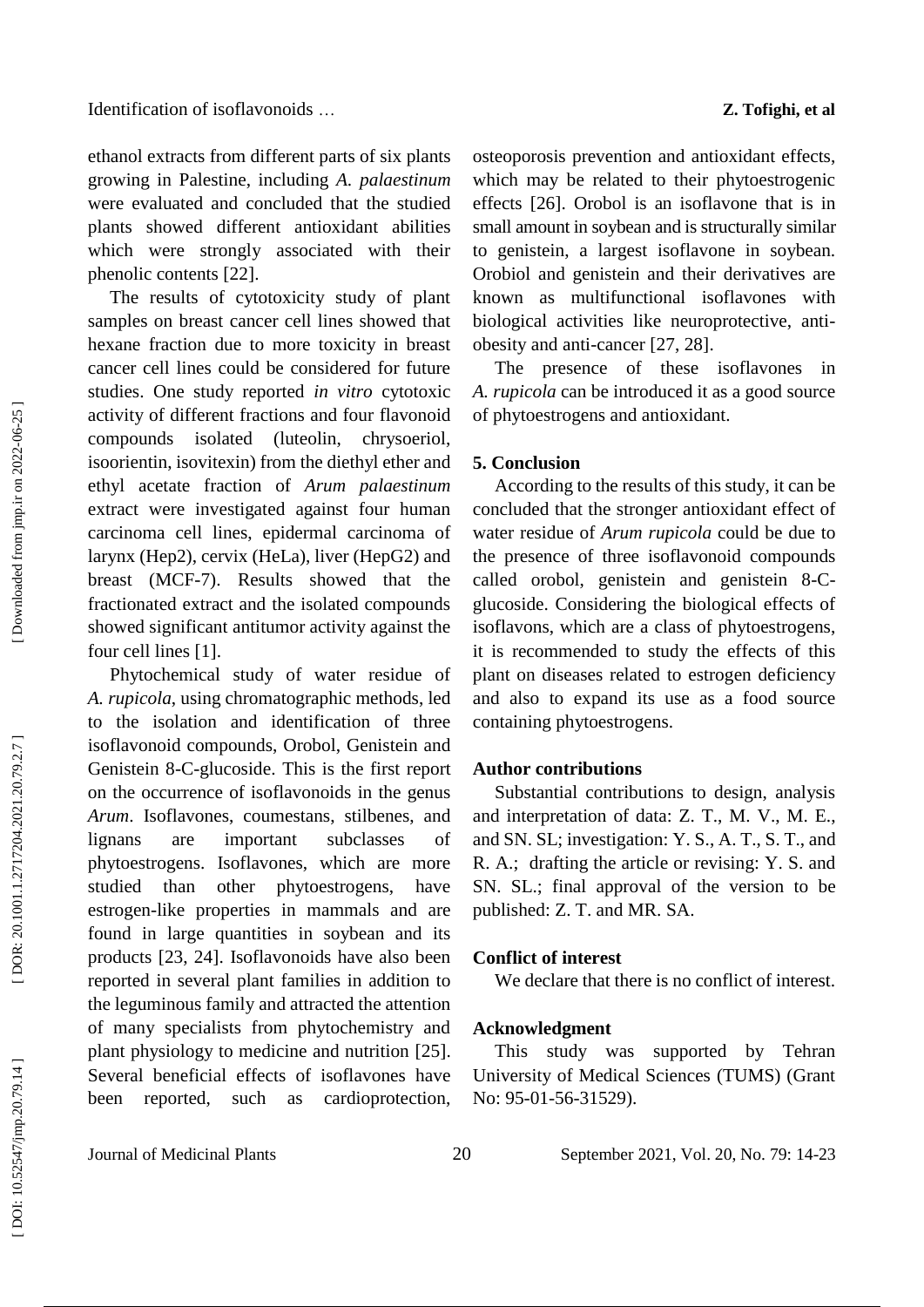**1.** Farid MM, Hussein SR, Ibrahim LF, El Desouky MA, Elsayed AM, El Oqlah AA and Saker MM. Cytotoxic activity and phytochemical analysis of *Arum palaestinum* Boiss. *Asian Pac . J. Trop . Biomed.* 2015; 5(11): 944 -7. doi: 10.1016/j.apjtb.2015.07.019 .

**2 .**Jaradat N and Abualhasan M. Comparison of phytoconstituents, total phenol contents and free radical scavenging capacities between four *Arum* species from Jerusalem and Bethlehem. *Pharm Sci.* 2016; 22(2): 120 -5.doi: 10.15171/PS.2016. 19 .

**3 .** Derakhshanfar A, Moayedi J, Vahedi M and Valizadeh A. *Arum conophalloides* Aqueous Extract Induced Hepatotoxicity in Rat; Histopathological, Biochemical, and mir -122 Assessments*. Microrna*. 2020; 9(3): 224 -231. doi: 10.2174/ 2211536608666191016142400. PMID: 31622226; PMCID: PMC7366011.

**4.** Haghighi, H. Essential oil of the aleaves of *Arum conophalloides* (Araceae) from Iran. *IJPS.* 2016; 12(3): 11 -16. doi: 10.22034/ijps.2016. 23837

**5.** Farahmandfar R, Kenari RE, Asnaashari M, Shahrampour D and Bakhshandeh T. Bioactive compounds, antioxidant and antimicrobial activities of *Arum maculatum* leaves extracts as affected by various solvents and extraction methods. *Food Sci. Nutr*. 2019; 7: 465 -475. doi: 10.1002/fsn3.815.

**6.** Yabalak E. Radical scavenging activity and chemical composition of methanolic extract from *Arum dioscoridis* SM. var. *dioscoridis* and determination of its mineral and trace elements. *JOTCSA.* 2017; 5(1): 205 -218. doi: 10.18596/ jotcsa.350370.

**7.** Al-Shmgani H , Kadri ZHM, Al -Halbosiy MMF and Dewir YH. Phytochemical analysis,

cytotoxicity and antioxidant activity of cuckoo pint (*Arum maculatum*) leaf extract. *Acta Biol. (Szeged)* 2019; 63(2): 119 -124.

**8 .** Afifi FU, Khalil E and Abdalla S. Effect of isoorientin isolated from *Arum palaestinum* on uterine smooth muscle of rats and guinea pigs. *J. Ethnopharmacol.* 1999 May; 65(2): 173 -7. doi: 10.1016/s0378 -8741(98)00147 -0.

**9 .** El -Desouky SK, Kim KH, Ryu SY, Eweas AF, Gamal -Eldeen AM and Kim YK. A new pyrrole alkaloid isolated from *Arum palaestinum* Boiss. and its biological activities. *Arch . Pharm . Res.* 2007 Aug; 30(8): 927-31. doi: 10.1007/ BF02993958 .

**10 .** Afifi FU, Kasabri V, Litescu SC and Abaza IM. *In vitro* and *in vivo* comparison of the biological activities of two traditionally and widely used *Arum* species from Jordan: *Arum dioscoridis* Sibth & Sm. and *Arum palaestinum* Boiss. *Nat . Prod . Res.* 2016 Aug; 30(16): 1777 - 86. doi: 10.1080/ 14786419.2015.1072713.

**11 .** Karahan F, Kulak M, Urlu E, Gozuacik HG, Boyumez T, Sekeroglu N and Doganturk IH. Total phenolic content, ferric reducing and DPPH scavenging activity of *Arum dioscoridis*. *Nat . Prod . Res.* 2015; 29(17): 1678 -83. doi: 10.1080/ 14786419.2014.991320.

**12 .** Panche AN, Diwan AD, Chandra SR. Flavonoids: an overview. *J. Nutr . Sci*. 2016 Dec 29; 5:e47. doi: 10.1017/jns.2016.41. PMID: 28620474; PMCID: PMC5465813.

**13 .** Velioglu Y, Mazza G, Gao L and Oomah B. Antioxidant activity and total phenolics in selected fruits, vegetables, and grain products. *J. Agric . Food Chem.* 1998; 46(10): 4113 -7. doi: 10.1021/jf9801973 .

Journal of Medicinal Plants 21 September 2021, Vol. 20, No. 79: 14 - 2 3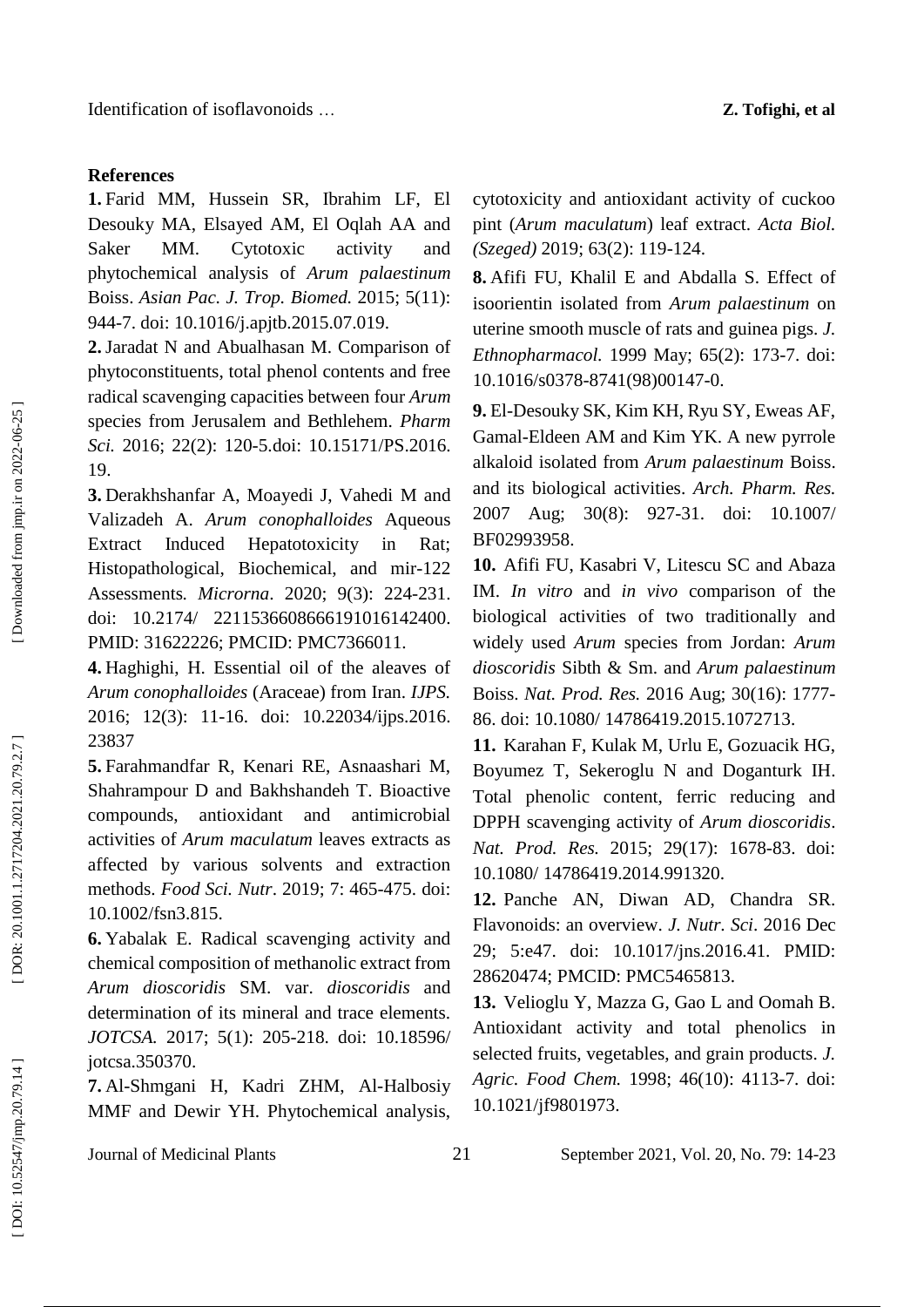Identification of isoflavonoids ... **Z. Tofighi, et al** 

**14 .** Tofighi Z, Es -haghi A, Asl MM, Tajic AR, Navai MS, Tavakoli S, Hadjiakhoondi A and Yassa N. Investigation of chemical keys for relationship between plants and their unifloral honeys by hydrodistillation and SPME and biological activities of honeys. *Eur . Food Res . Tech.* 2014; 238(4): 665 -73. doi: 10.1007/ s00217 -013 -2147 -y.

**15 .** Sadati N, Khanavi M, Mahrokh A, Nabavi S, Sohrabipour J and Hadjiakhoondi A. Comparison of antioxidant activity and total phenolic contents of some persian gulf marine algae. *J. Med. Plants* 2011; 1(37): 73 -9. Available from: https:// www.sid.ir/en/journal/ ViewPaper.aspx?id=200886.

**16 .** Alipour E, Mousavi Z, Safaei Z, Pordeli M, Safavi M, Firoozpour L, Mohammadhosseini N, Saeedi M, Ardestani SK and Shafiee A. Synthesis and cytotoxic evaluation of some new [1,3] dioxolo [4,5-g] chromen-8-one derivatives. *DARU.* 2014; 22(1): 41. doi: 10.1186/2008 - 2231 -22 -41 .

**17 .** Al -Mahweety JA. Phytochemical Studies on Medicinal Plants, Dracaenaceae resin, of Socotra Island, Yemen. *PSM Biological Res .* 2016; 1(2): 62 -5. doi: 10.1016/j.fitote.2005.02.009 .

**18 .** Fengqin W, JIANG K, Zuguang L. Purification and identification of genistein in *Ginkgo biloba* leaf extract. *Chin . J. Chromatogr.* 2007; 25(4): 509 -13. doi: 10.1016/S1872 - 2059(07)60019 - 4 .

**19 .** Sato S, Hiroe K, Kumazawa T and Jun -Ichi O. Total synthesis of two isoflavone C glycosides: genistein and orobol  $8-C-\beta-D$ glucopyranosides. *Carbohydr Res.* 2006; 341(9): 1091 -5. doi: 10.1055/s -0030 -1257859 .

**20 .** Afifi FU, Kasabri V, Litescu S, Abaza IF and Tawaha K. Phytochemical and Biological Evaluations of *Arum hygrophilum* Boiss.

(Araceae). *Pharmacogn . Mag.* 2017 Apr -Jun; 13(50): 275-80. -80. doi: 10.4103/0973 -1296. 204551.

21. Cole C, Burgoyne T, Lee A, Stehno-Bittel L and Zaid G. Erratum to: *Arum Palaestinum* with isovanillin, linolenic acid and beta -sitosterol inhibits prostate cancer spheroids and reduces the growth rate of prostate tumors in mice. *BMC Complement . Altern . Med.* 2015 Sep . 14; 15: 322. doi: 10.1186/s12906 -015 -0854 -6.

**22 .** Husein AI, Ali -Shtayeh MS, Jondi WJ, Zatar NA, Abu -Reidah IM and Jamous RM. *In vitro* antioxidant and antitumor activities of six selected plants used in the traditional Arabic Palestinian herbal medicine. *Pharm . Biol.* 2014 Oct; 52(10): 1249-55. doi: 10.3109/13880209. 2014.886274.

23. Rensen IV, Veit M, Wray V and Czygan F-C. Genistein - C -glucosides from *Genista cinerea*. *Nat. Prod. Lett.* 1995; 6(3): 203 -7. doi: 10.1080/10575639508043160 .

**24 .** King AMY, Young G. Characteristics and occurrence of phenolic phytochemicals. *J. Am. Diet Assoc.* 1999; 99(2): 213-8. doi: 10.1016/S0002 -8223(99)00051 -6.

**25 .** Mackova Z, Koblovska R and Lapcik O. Distribution of isoflavonoids in non -leguminous taxa–an update. *Phytochemistry* 2006;67(9):849 - 55. doi: 10.1016/j.phytochem.2006.01.020.

**26 .** Rucinska A, Kirko S and Gabryelak T. Effect of the phytoestrogen, genistein ‐ 8 ‐ C ‐glucoside, on Chinese hamster ovary cells in vitro. *Cell Biol. Int.* 2007; 31(11): 1371 -8.

**27 .** Hafidh RR. A comprehensive anticancer molecular study for genistein the promising anticancer drug. *J. Contemp . Med . Sci.* 2017; 3(11): 264 -9. doi: 10.1016/j.cellbi.2007.05.012 .

**28 .** Yang H, Lee SH, Ji H, Kim JE, Yoo R, Kim JH, Suk S, Huh CS, Park JHY, Heo YS, Shin HS,

Journal of Medicinal Plants 22

1, Vol. 20, No. 79: 14-23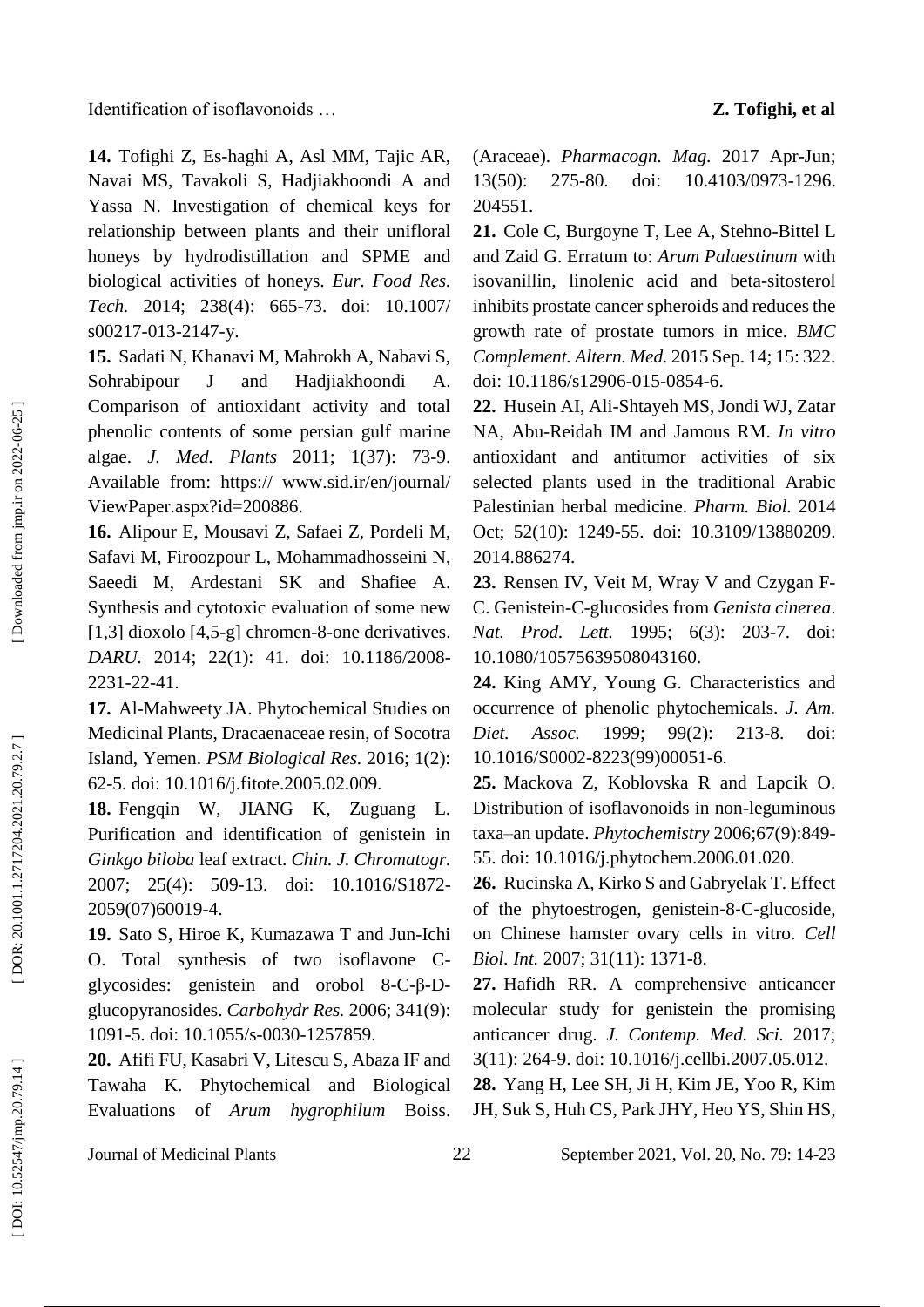Identification of isoflavonoids ... **Z. Tofighi, et al** 

Kim BG and Lee KW. Orobol, an enzyme convertible product of genistein, exerts anti obesity effects by targeting casein kinase 1 Epsilon. *Sci. Rep.* 2019; 9(1): 8942. doi: 10.1038/s41598 -019 -43950 -9.

How to cite this article: Tofighi Z, Shahpar Y, Taheri AR, Tavakoli S, Asatouri R, Eftekhari M, Vazirian M, Shams Ardekani MR, Sadati lamardi SN. Identification of isoflavonoids in antioxidant effective fraction of *Arum rupicola*  Boiss. leaves. *Journal of Medicinal Plants* 2021; 20(79): 14 - 2 3 . doi: 10.52547/jmp.20.79.14